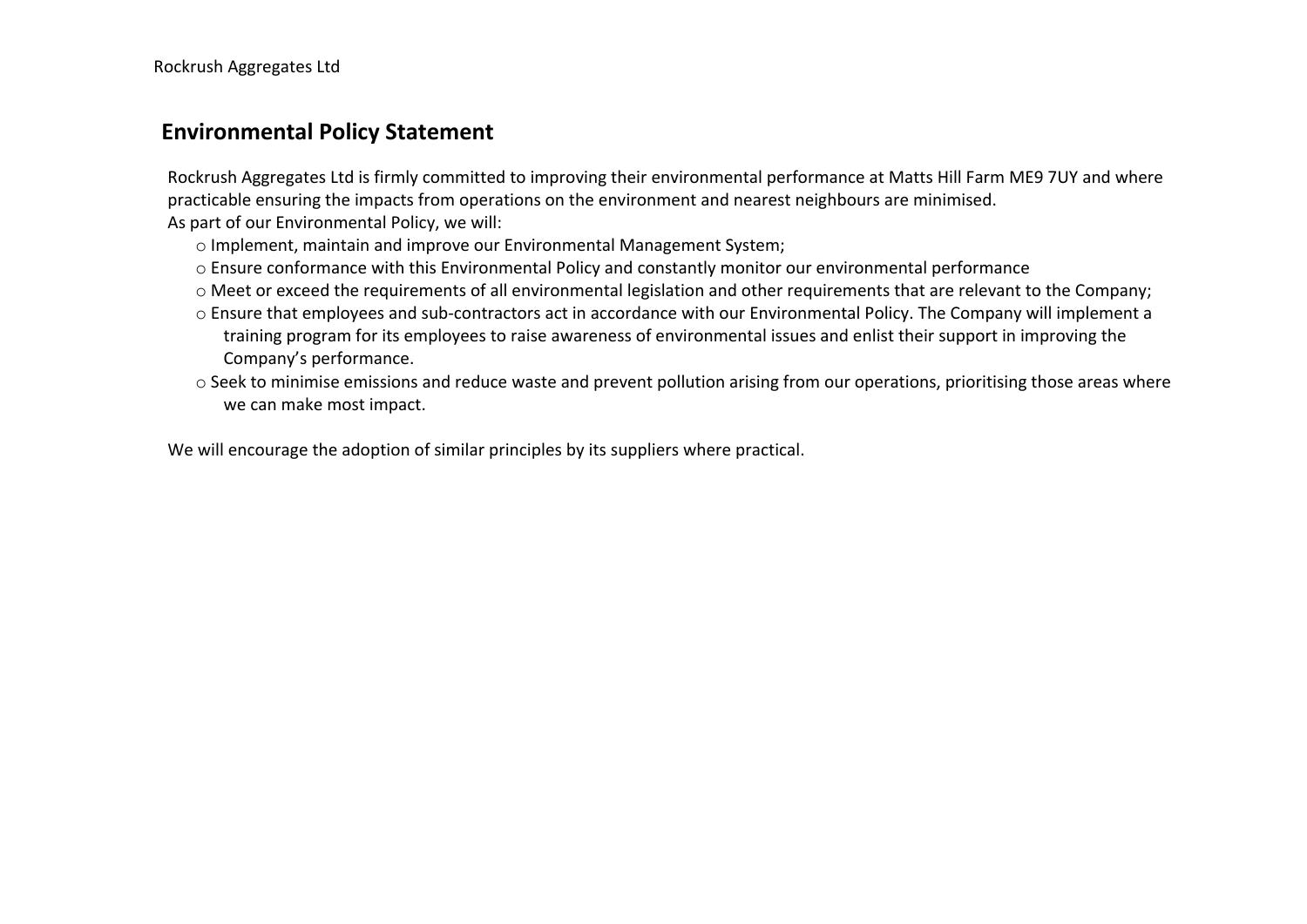## **INTRODUCTION**

This manual represents the formal Environmental Management System (EMS) for Rockrush Aggregates Ltd The aim of the system is to achieve and demonstrate sound environmental performance by controlling the impacts of the company's activities on the environment consistent with our policy. The EMS supports compliance with the Environmental Permit operated at the site.

### **Company Profile**

Rockrush Aggregates Ltd is a registered haulage and waste treatment company. The business operates from Matts Hill Farm, Matts Hill Lane, Gillingham ME9 7UY. It carries out the crushing and grading of inert waste, soils and aggregate from demolition and local building works.

Site operating hours are as follows:

| ○ Monday to Friday:       | 08.30 to 17.00;     |
|---------------------------|---------------------|
| ⊙ Saturday:               | 08:00 to 13.00; and |
| ○ Sunday / Bank Holidays: | Closed.             |

## **Scope of System**

The scope of the environmental management system covers "Crushing and Grading of Inert and Excavation Waste" The purpose of this manual is to define the EMS, which will ensure that the company activities are conducted in a manner which will minimise adverse environmental impacts and enhance our role in environmental stewardship.

The procedures that implement the EMS apply, where appropriate, to the company activities at Rockrush Aggregates Ltd, and are operated under the same common management system.

### **Environmental Risks and Effects**

The company has identified and documented Environmental Risks and Effects below to identify the aspects of our activities and determine those which have, or may have, a significant impact on the environment. Where necessary operational controls have been implemented to minimise any potential effect.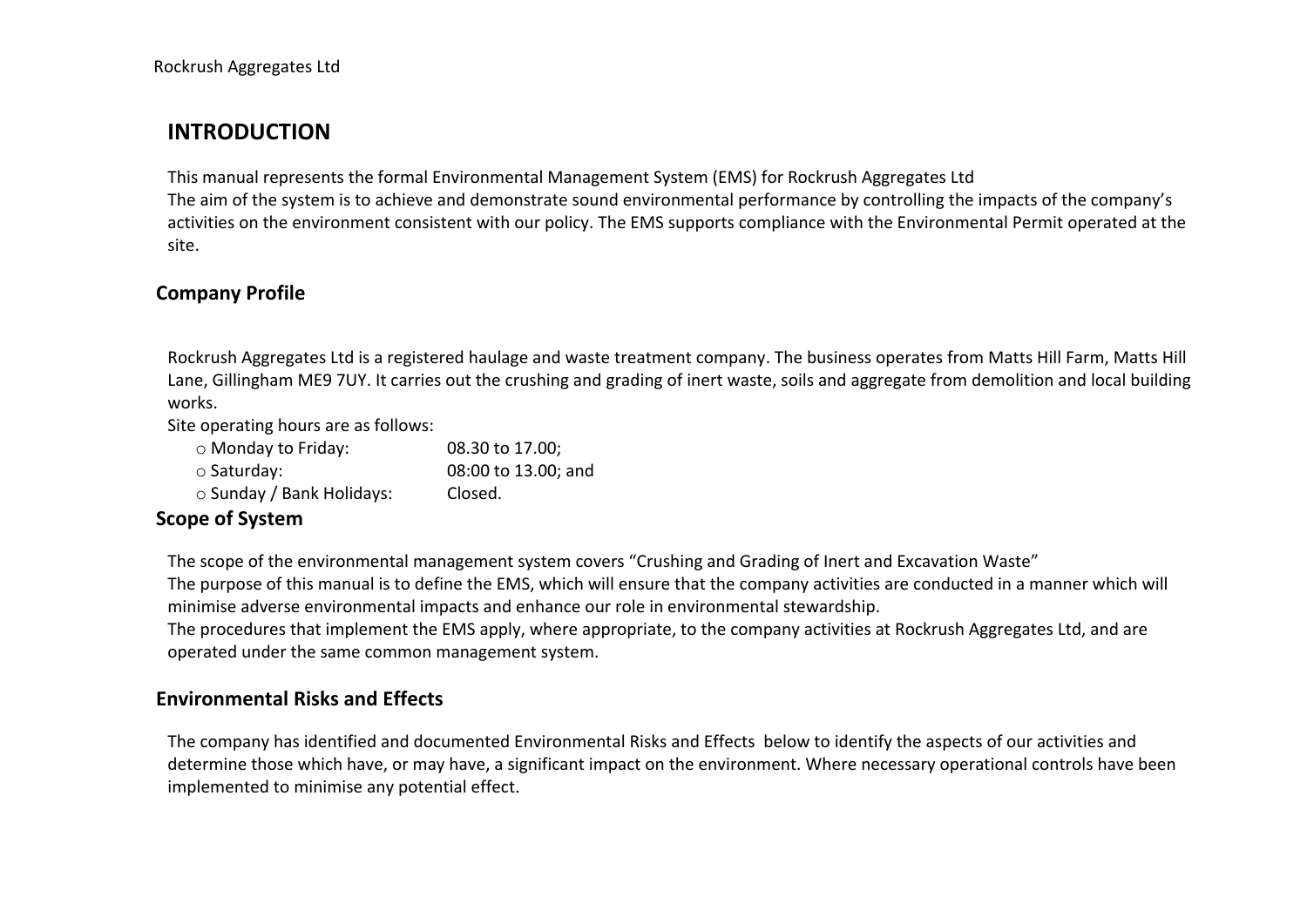### **Legal and Other Requirements**

The key legislation and other requirements which establish the main environmental control over the company's activities are defined within the Register of Environmental Legislation in. Where appropriate, operational controls have been implemented to ensure compliance with relevant legislation.

### **Environmental Improvement Programme**

Agreed objectives and targets, with defined responsibilities for their monitoring, achievement and timescales have been documented: Environmental Objectives will be established on an annual basis taking account of:

o The Environmental Policy;

o The significant environmental aspects based on the Risk Assessment;

o Results of the Audits;

- o Legislative and other requirements; and
	- Views of relevant stakeholders.

### **Operation & Maintenance**

Operations and activities associated with environmental aspects are controlled by operational procedures referenced in this manual.

#### **Accidents and Incidents**

The Company has established and maintains a procedure for incident and accidents in section 1.7 of this manual.

#### **Non-conformance, Incidents and Complaints**

The Company has established and maintains a procedure for recording Non-conformance, incidents and Complaints in section 1.8 of this manual.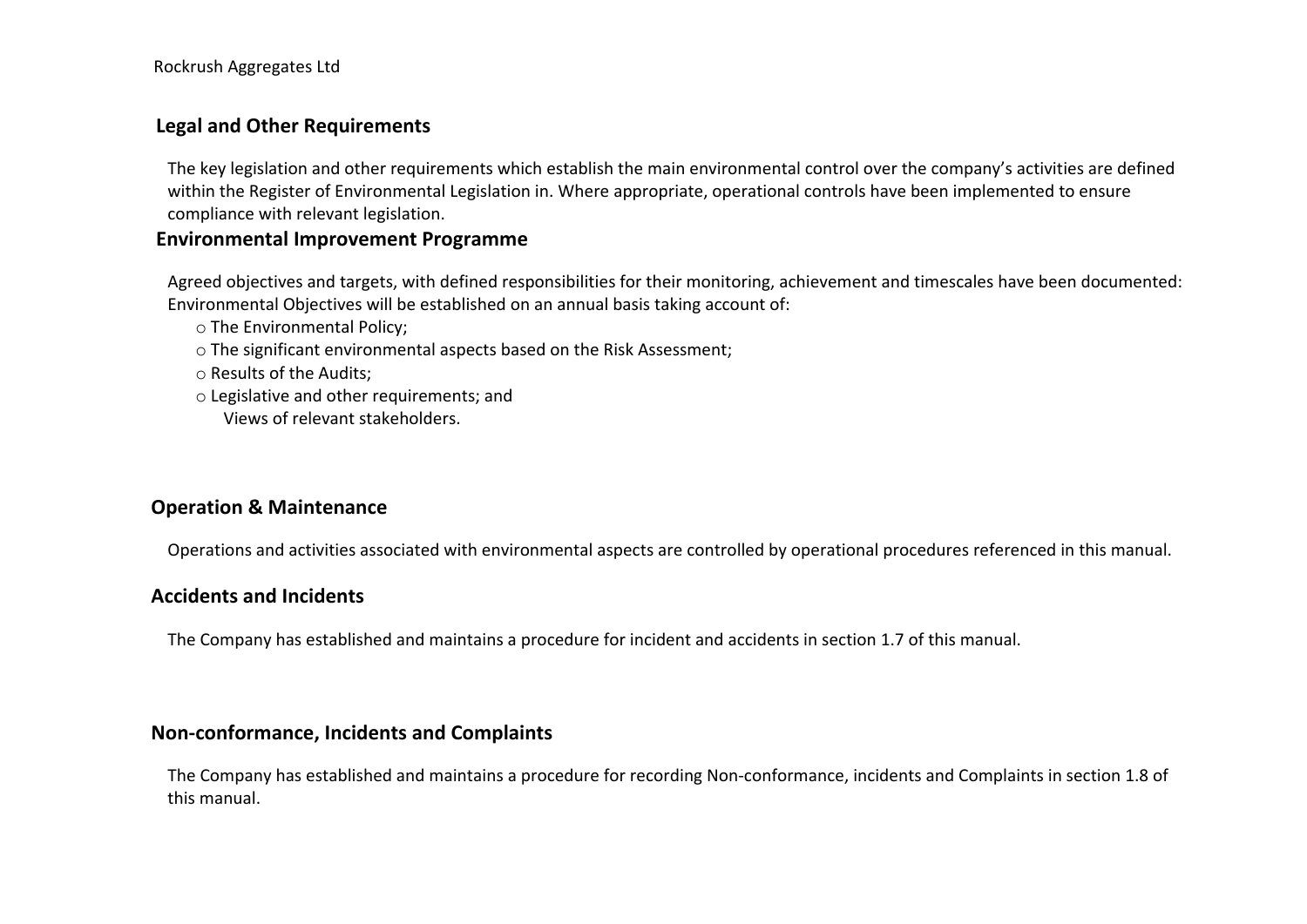## **Environmental Risk Assessment**

The risk assessment below constitutes the typical probability/consequence type risk assessment and identifies generic risks which are deemed to be applicable to the business activities of Rockrush Aggregates Ltd.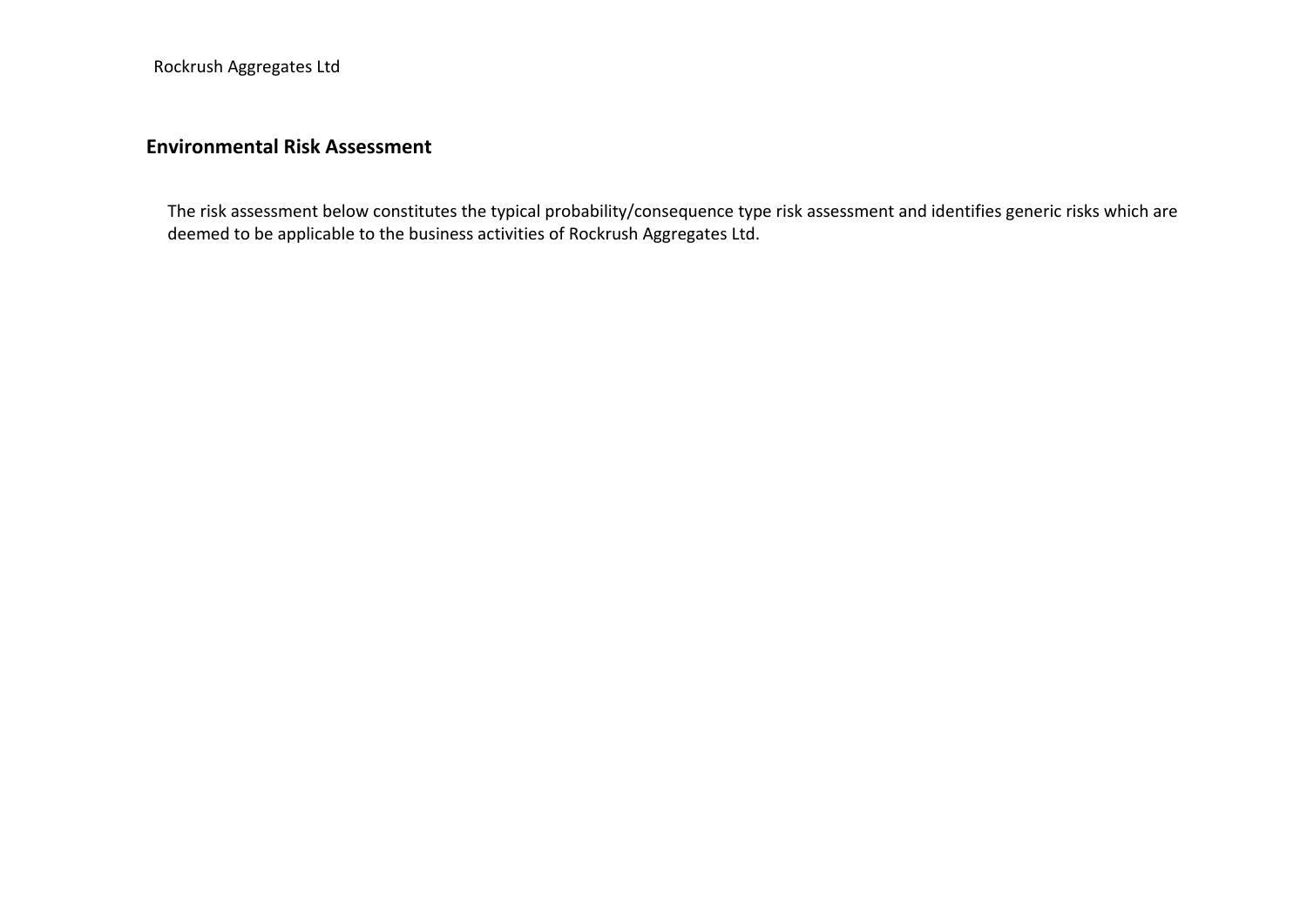| Hazard                                                                                                                        | Receptor                               | Pathway                                                                                                                                     | <b>Risk management</b>                                                                                                                                                                                                                    | Probability of<br>exposure | Consequence                                                                                                                              | What is the<br>overall risk? |
|-------------------------------------------------------------------------------------------------------------------------------|----------------------------------------|---------------------------------------------------------------------------------------------------------------------------------------------|-------------------------------------------------------------------------------------------------------------------------------------------------------------------------------------------------------------------------------------------|----------------------------|------------------------------------------------------------------------------------------------------------------------------------------|------------------------------|
| Noise from<br>delivery and<br>unloading of<br>waste                                                                           | <b>Residents living</b><br>nearby. Few | Air - Activities on site<br>are potentially audible<br>at residents properties<br>particularly gardens                                      | Ensure activity undertaken in<br>accordance with operating<br>procedures<br>Activity location benefits from<br>good location away from built<br>up areas.<br>Record and act on complaints<br>Limit hours of noisy works to<br>08:30-17:00 | Medium                     | Annoyance or nuisance to the<br>residents especially during<br>warm summer months when<br>residents use their gardens<br>more frequently | Low                          |
| Spillages of<br>liquids or<br>contaminated<br>rainwater runoff<br>from site or<br>leaking from<br>tanks or storage<br>vessels | Groundwater                            | Indirect run-off through<br>the soil layer, or surface<br>run off                                                                           | Ensure regular integrity testing<br>of storage vessels and land<br>drains.<br>Regular inspections of bunds<br>and tanks.                                                                                                                  | Low                        | Chronic contamination of<br>groundwater                                                                                                  | Low                          |
| Firewater control                                                                                                             | Groundwater                            | Indirect run-off through<br>the soil layer, through<br>cracks in impermeable<br>surface or leaks from<br>the underground tanks<br>or drains | Firewater run off can possibly<br>enter the groundwater via the<br>same routes as rainwater.<br>Rubber mats and bungs to<br>prevent pollution of the surface<br>water system.                                                             | Low/medium                 | Potential contamination of<br>groundwater                                                                                                | Low                          |
| Leak from tanks<br>containment                                                                                                | Groundwater                            | Through surface run<br>off.                                                                                                                 | Ensure maintenance checks of<br>the bunds and over ground<br>storage tanks are undertaken in<br>accordance with the<br>maintenance programme and<br>checks are recorded.                                                                  | Low                        | Chronic contamination of<br>groundwater                                                                                                  | Low                          |
| Spillage of<br>hydraulic oil,<br>petrol from plant                                                                            | Groundwater                            | Through surface water<br>run off                                                                                                            | Ensure maintenance checks of<br>equipment are undertaken in<br>accordance with the                                                                                                                                                        | Low                        | Chronic contamination of<br>groundwater                                                                                                  | Low                          |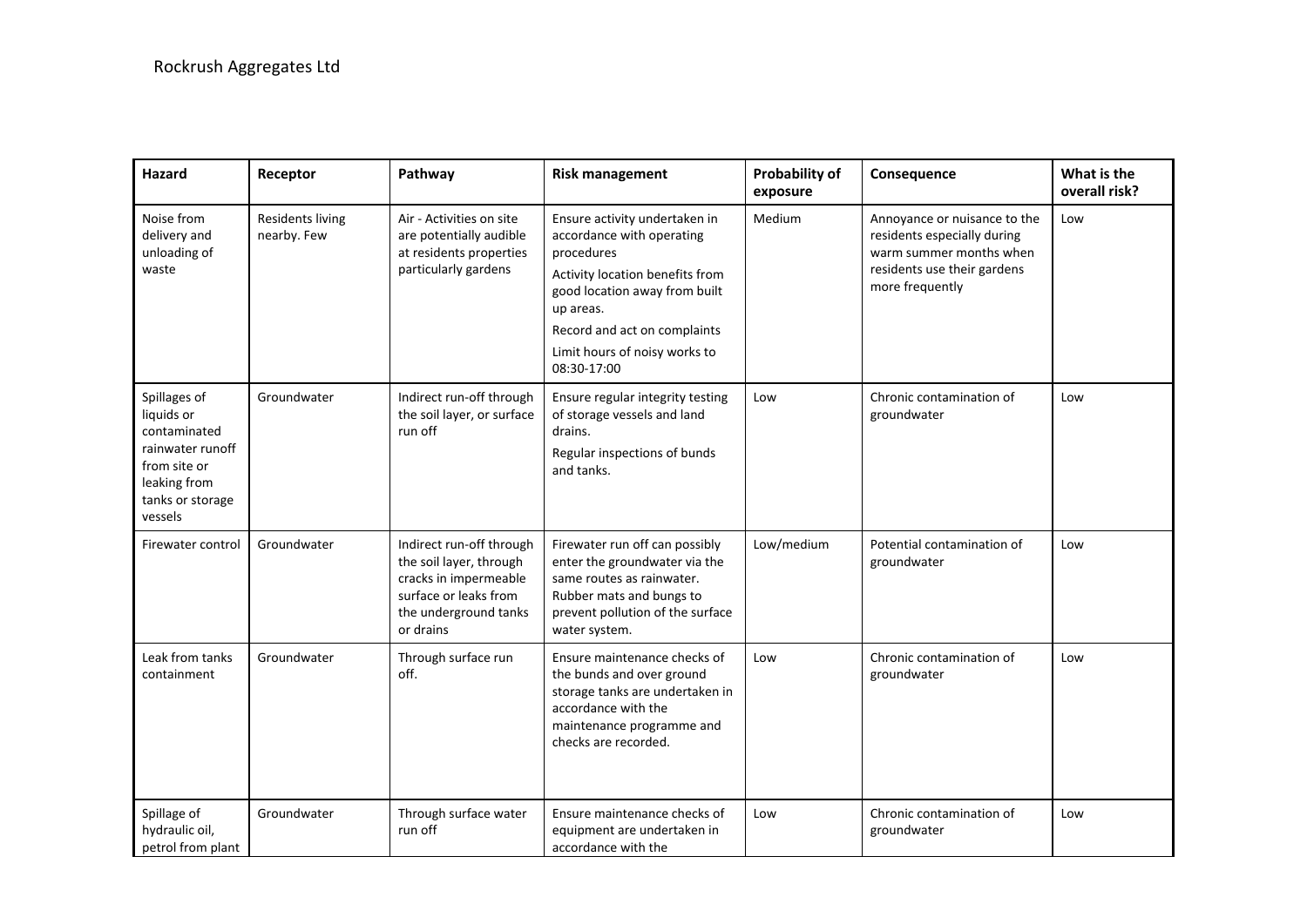| and machinery                                                                                        |                     |                                                                                                        | maintenance programme and<br>checks are recorded.<br>Ensure appropriate staff are<br>fully trained in the operational<br>and spills procedures |          |                                                                                                                           |          |
|------------------------------------------------------------------------------------------------------|---------------------|--------------------------------------------------------------------------------------------------------|------------------------------------------------------------------------------------------------------------------------------------------------|----------|---------------------------------------------------------------------------------------------------------------------------|----------|
| Arson or<br>vandalism<br>causing the<br>release of<br>pollution<br>material to air,<br>water or land | Adjacent residents  | Air transport of smoke<br>or spillages and<br>contaminated firewater<br>by direct runoff form<br>site. | Gates are closed and locked<br>outside of office hours to block<br>access further.<br>Regular checks of the<br>Perimeter.                      | Medium   | Harm to health respiratory<br>irritation<br>Pollution of water via off site<br>surface water drainage or<br>adjacent land | Low      |
| Flooding of site                                                                                     | Sensitive receptors | Flood waters                                                                                           | There are watercourses nearby<br>and the site is in a zone 3<br>floodplain.<br>All storage vessels have<br>secondary containment               | Very Low | If waste is washed off the site<br>it may contaminate land<br>drains/ditches.                                             | Very Low |
|                                                                                                      |                     |                                                                                                        | Ensure onsite drains are kept<br>clear                                                                                                         |          |                                                                                                                           |          |

**1.4 Legal Register**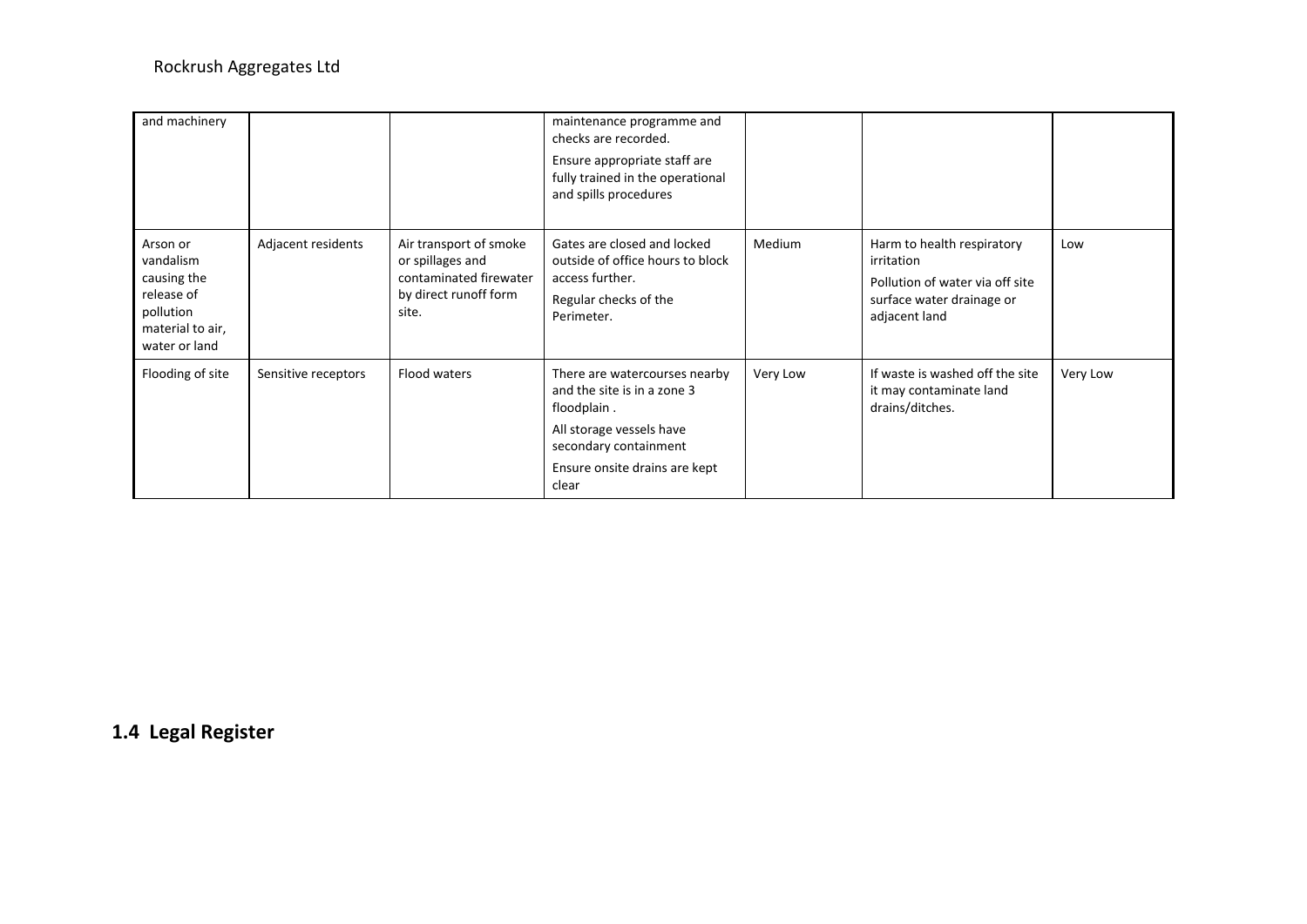| Legislation                                                           | Relevance                                                                                                                                                                                                                             | <b>Applicable to</b><br>which processes                                                             | Where held?                 | Person responsible<br>for compliance |
|-----------------------------------------------------------------------|---------------------------------------------------------------------------------------------------------------------------------------------------------------------------------------------------------------------------------------|-----------------------------------------------------------------------------------------------------|-----------------------------|--------------------------------------|
| Environmental<br>Permitting<br>Regulations 2014                       | The site requires an<br>environmental permit<br>to operate.<br>Environmental<br>permitting is a risk-<br>based regime for<br>regulating business<br>activities that could<br>have an impact on the<br>environment or<br>human health. | Storage, handling and<br>treatment of waste<br>on the site                                          | Copy held in<br>site office | Owner                                |
| Environmental<br>Protection Act 1990<br>(Part II & Part III)          | Defines the legal<br>framework for duty of<br>care for waste, and<br>statutory nuisance.                                                                                                                                              | The transfer of waste<br>from site and the<br>impact of operations<br>on neighbouring<br>residents. | Copy held in<br>site office | Owner                                |
| Provision and Use of<br>Work Equipment<br>Regulations 1998<br>(PUWER) | Establishes<br>requirements for<br>those owning and<br>controlling equipment<br>used at a work's<br>premises                                                                                                                          | hydraulic<br>plant/grader                                                                           | Copy held on<br>site        | Owner                                |
| Health & Safety at<br>Work Act 1974                                   | Establishes<br>requirements for risk<br>assessment for those<br>working in potentially<br>hazardous conditions                                                                                                                        | Working close to<br>machinery<br>Operating machinery                                                | Copy held on<br>site        | Owner                                |
| <b>Waste Framework</b><br>Directive 2008/98/EC                        | Lays down controls for<br>the safe disposal and<br>recovery of waste.<br>Article 13 lays down<br>the objective that<br>waste is recovered or                                                                                          | All site storage<br>handling and<br>treatment of waste<br>on site.                                  | Copy held in<br>site office | Owner                                |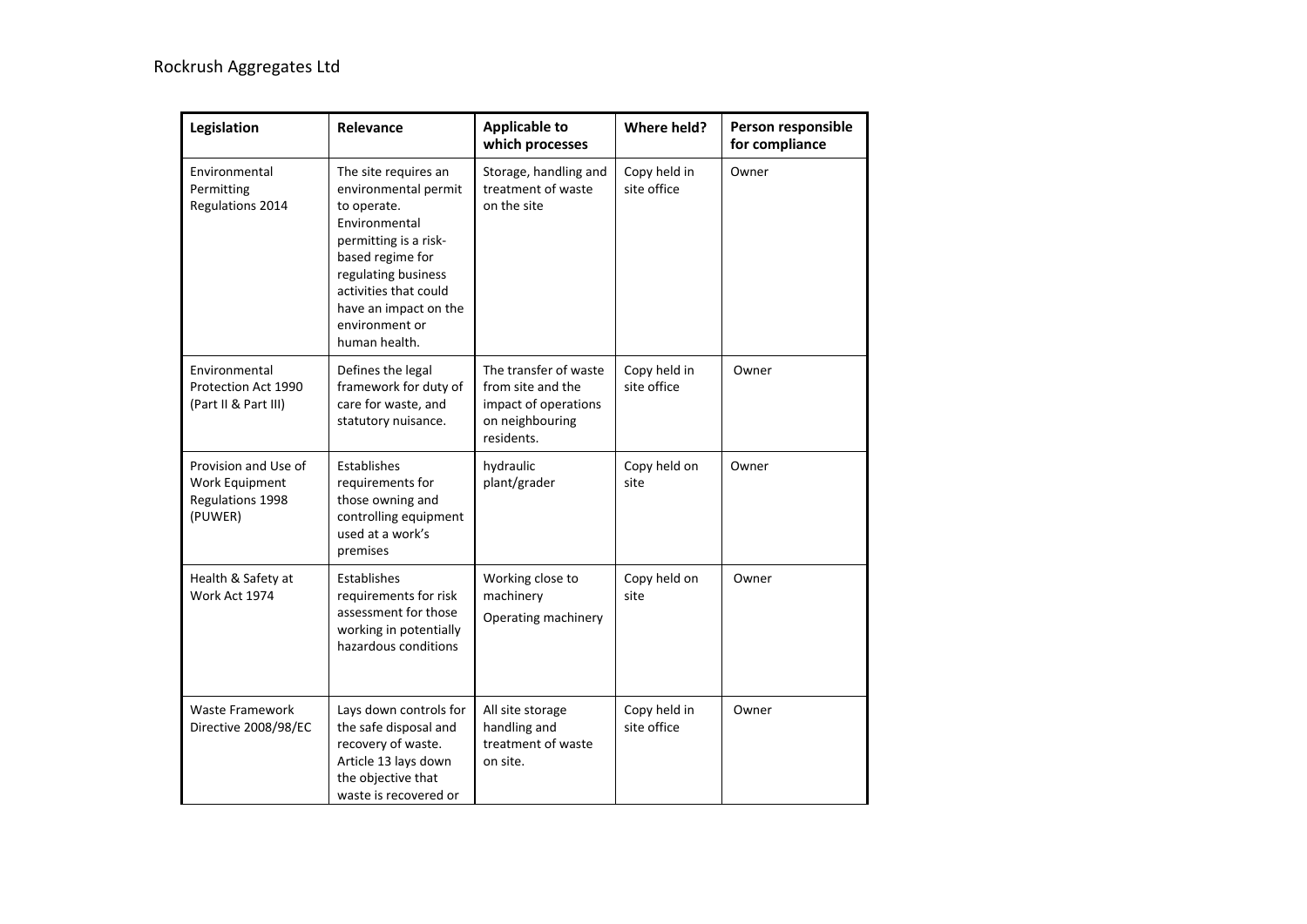| Legislation                                                                | Relevance                                                                                                                              | <b>Applicable to</b><br>which processes                                                                                                          | Where held?                 | Person responsible<br>for compliance |
|----------------------------------------------------------------------------|----------------------------------------------------------------------------------------------------------------------------------------|--------------------------------------------------------------------------------------------------------------------------------------------------|-----------------------------|--------------------------------------|
|                                                                            | disposed of without<br>endangering human<br>health and without<br>using processes or<br>methods that could<br>harm the<br>environment. |                                                                                                                                                  |                             |                                      |
| <b>Control of Pollution</b><br>(Oil Storage) (England)<br>Regulations 2001 | Applies where oils<br>including (petrol,<br>diesel, mineral oils)<br>are stored on site in<br>containers larger than<br>200 litres     | Operation of<br>equipment for<br>materials handling on<br>site                                                                                   | Copy held in<br>site office | Owner                                |
| The List of Wastes<br>Regulations 2005                                     | Contains a<br>harmonised list of<br>hazardous and non-<br>hazardous wastes                                                             | The operator needs<br>to understand the<br>properties of the<br>wastes produced on<br>site to ensure safe<br>and secure storage<br>and handling. | Copy held in<br>site office | Owner                                |
| Waste (England &<br><b>Wales</b> ) Regulations<br>2011                     | Duty of care<br>requirement s and<br>information required<br>on a waste transfer<br>note                                               | Handling, storage and<br>transfer of Waste                                                                                                       | Copy held in<br>site office | Owner                                |

## **1.5 Site Objectives**

Rockrush Aggregates Ltd aims to operate in a way that minimises pollution to the local environment and does not pose a threat to any of our immediate neighbours by way of pollution, noise or disturbance. Further quantified objectives will be documented after the first year of operation of this EMS.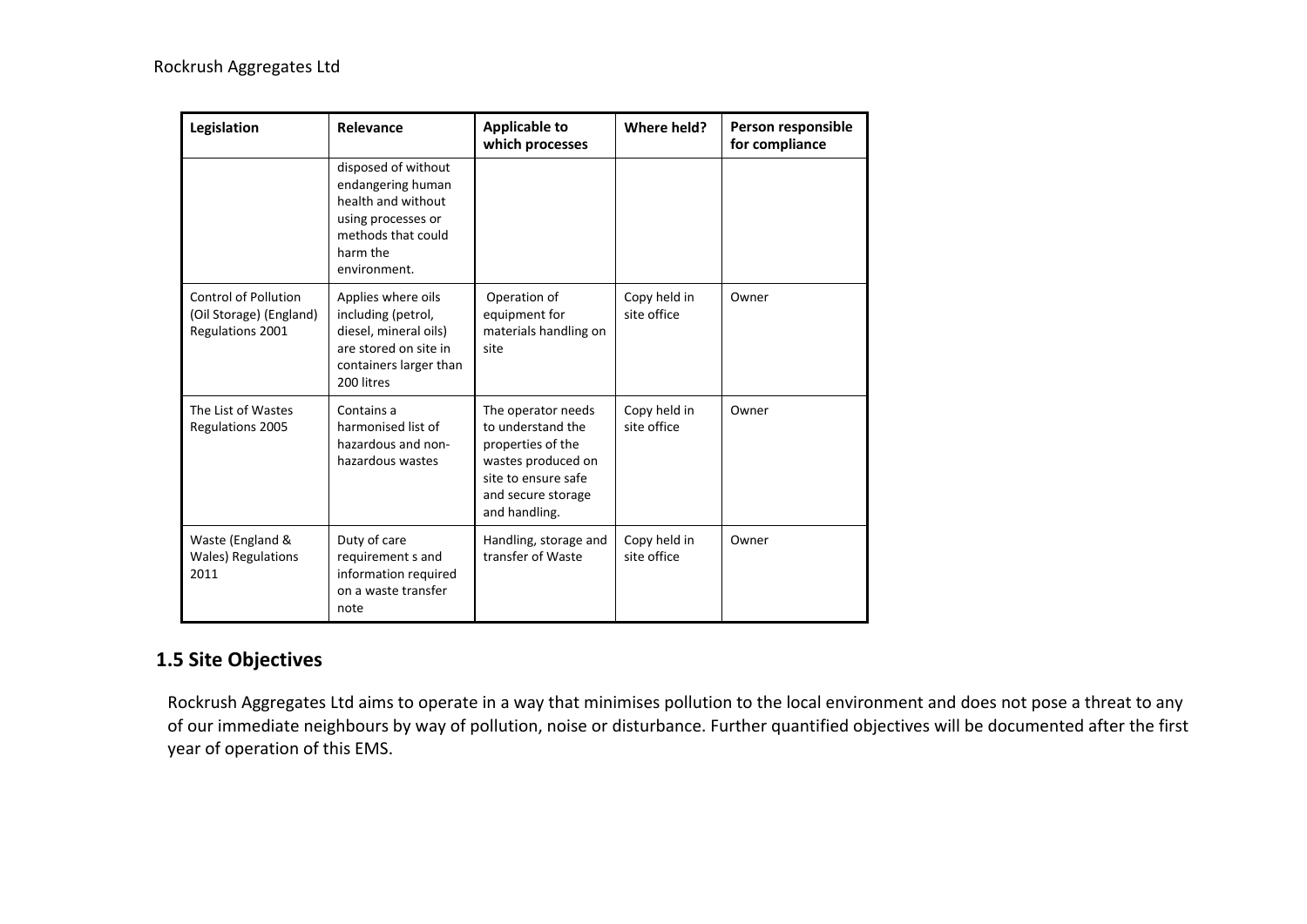### **1.6 Operational Control**

Rockrush Aggregates Ltd has developed a number of operational control procedures by which it undertakes its operations. These are listed here

- Firewater management (EP1)
- Noise management (EP2)
- Spills and incidents (EP3)
- Waste Management (EP4)
- Checks and Inspections (EP5
- Mud & Dust (EP6)
- Complaints and Neighbourly Relations (EP7)
- Vehicles & Plant (EP8)

## **1.7 Incidents and Accidents**

The following table references other procedures and responsibilities in the event of an emergency situation

| No | <b>Activity</b>                                                                                                                                                                              | <b>Responsibility</b>             | <b>Documentation</b>                                              |
|----|----------------------------------------------------------------------------------------------------------------------------------------------------------------------------------------------|-----------------------------------|-------------------------------------------------------------------|
|    | The following plan and associated supporting<br>documents should be adhered to in the event<br>of any of the following environmental accidents<br>or incidents:<br>Failure of storage tanks; | Owner and all members of<br>staff | Spillage<br>Response<br>procedure;<br>Fire Response<br>Procedure; |